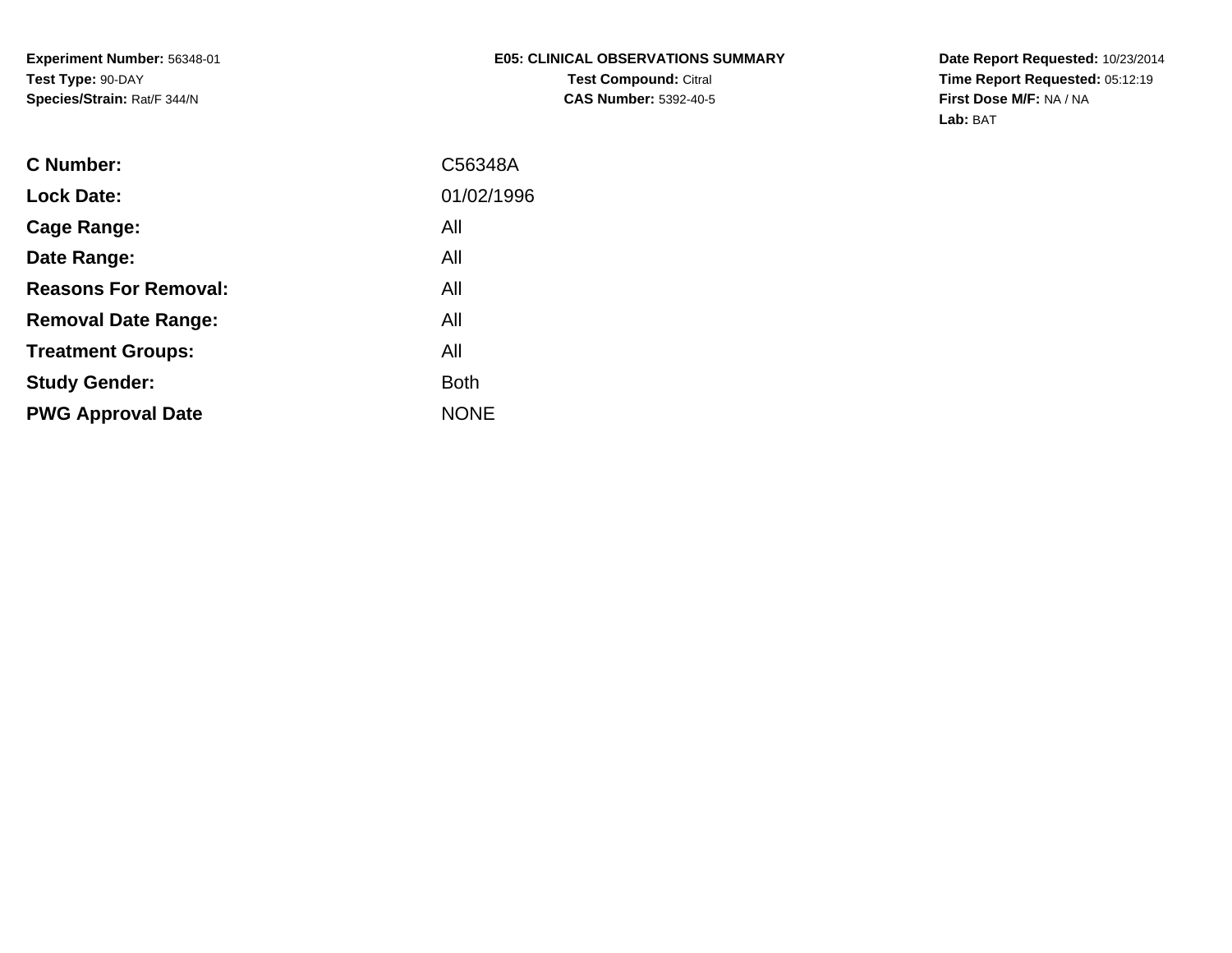## **E05: CLINICAL OBSERVATIONS SUMMARYTest Compound:** Citral **CAS Number:** 5392-40-5

**Date Report Requested:** 10/23/2014**Time Report Requested:** 05:12:19**First Dose M/F:** NA / NA**Lab:** BAT

| <b>OBSERVATIONS</b> | UNTREAT CONTROL |        | <b>VEHICLE CONTROL</b> |        | 3900 PPM        |        | 7800 PPM        |        |
|---------------------|-----------------|--------|------------------------|--------|-----------------|--------|-----------------|--------|
|                     | <b>:URRENT*</b> | TOTAL+ | <b>CURRENT*</b>        | TOTAL+ | <b>CURRENT*</b> | TOTAL+ | <b>CURRENT*</b> | TOTAL+ |
| Thin                | 0 / 0           | 0 / 10 |                        | 0/10   |                 |        | 0/0             | 0/10   |

\* ANIMALS WITH OBSERVATION IN CURRENT PERIOD / TOTAL ANIMALS OBSERVED IN CURRENT PERIOD (WITHIN 7 DAYS OF RUN DATE)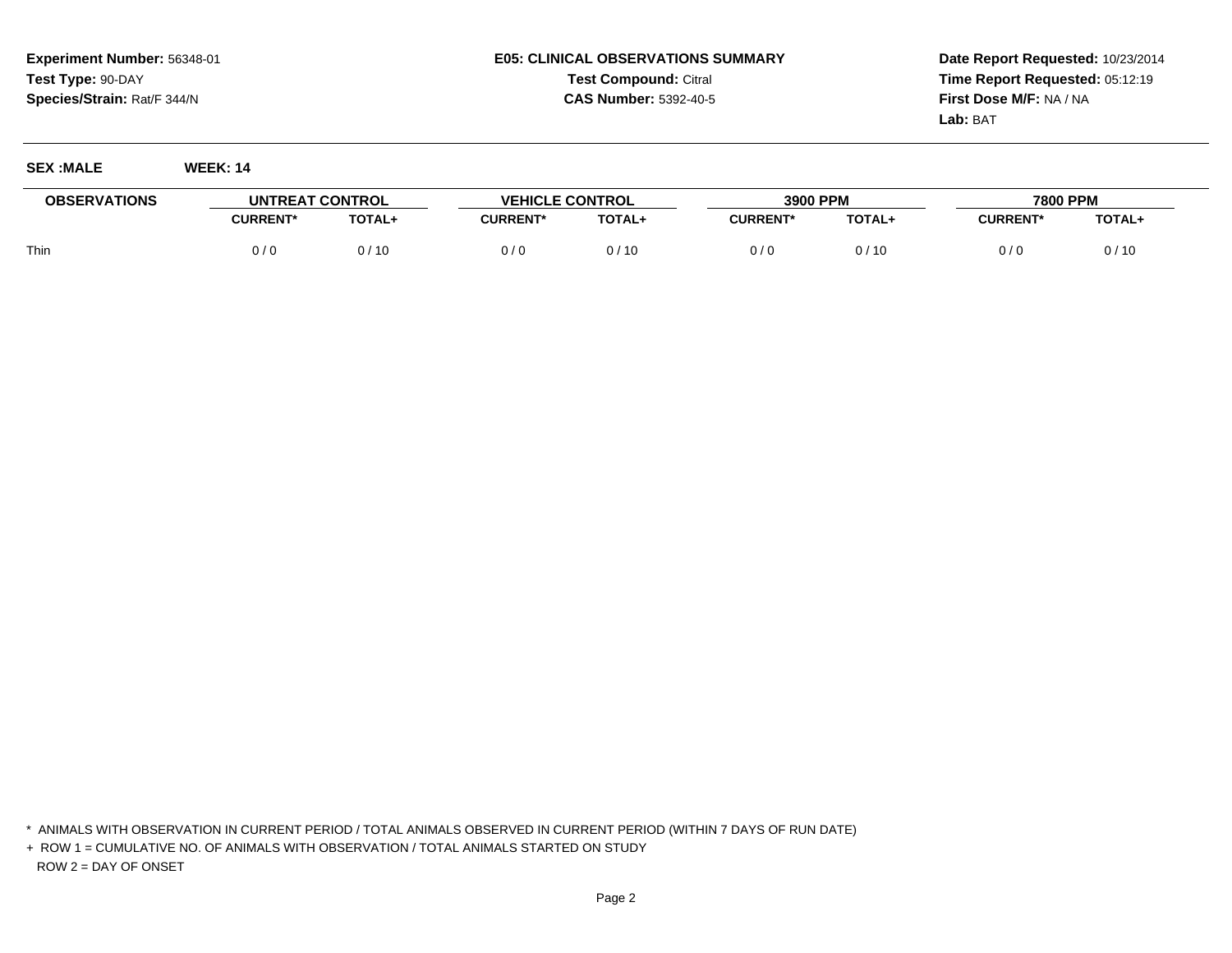## **E05: CLINICAL OBSERVATIONS SUMMARYTest Compound:** Citral **CAS Number:** 5392-40-5

**Date Report Requested:** 10/23/2014**Time Report Requested:** 05:12:19**First Dose M/F:** NA / NA**Lab:** BAT

**SEX :MALE WEEK: 14**

| <b>OBSERVATIONS</b> | 15600 PPM       |               | 31300 PPM       |                           |  |
|---------------------|-----------------|---------------|-----------------|---------------------------|--|
|                     | <b>CURRENT*</b> | <b>TOTAL+</b> | <b>CURRENT*</b> | TOTAL+                    |  |
| Thin                | 0/0             | 0/10          | 0/0             | 10/10<br>DAY <sub>8</sub> |  |

\* ANIMALS WITH OBSERVATION IN CURRENT PERIOD / TOTAL ANIMALS OBSERVED IN CURRENT PERIOD (WITHIN 7 DAYS OF RUN DATE)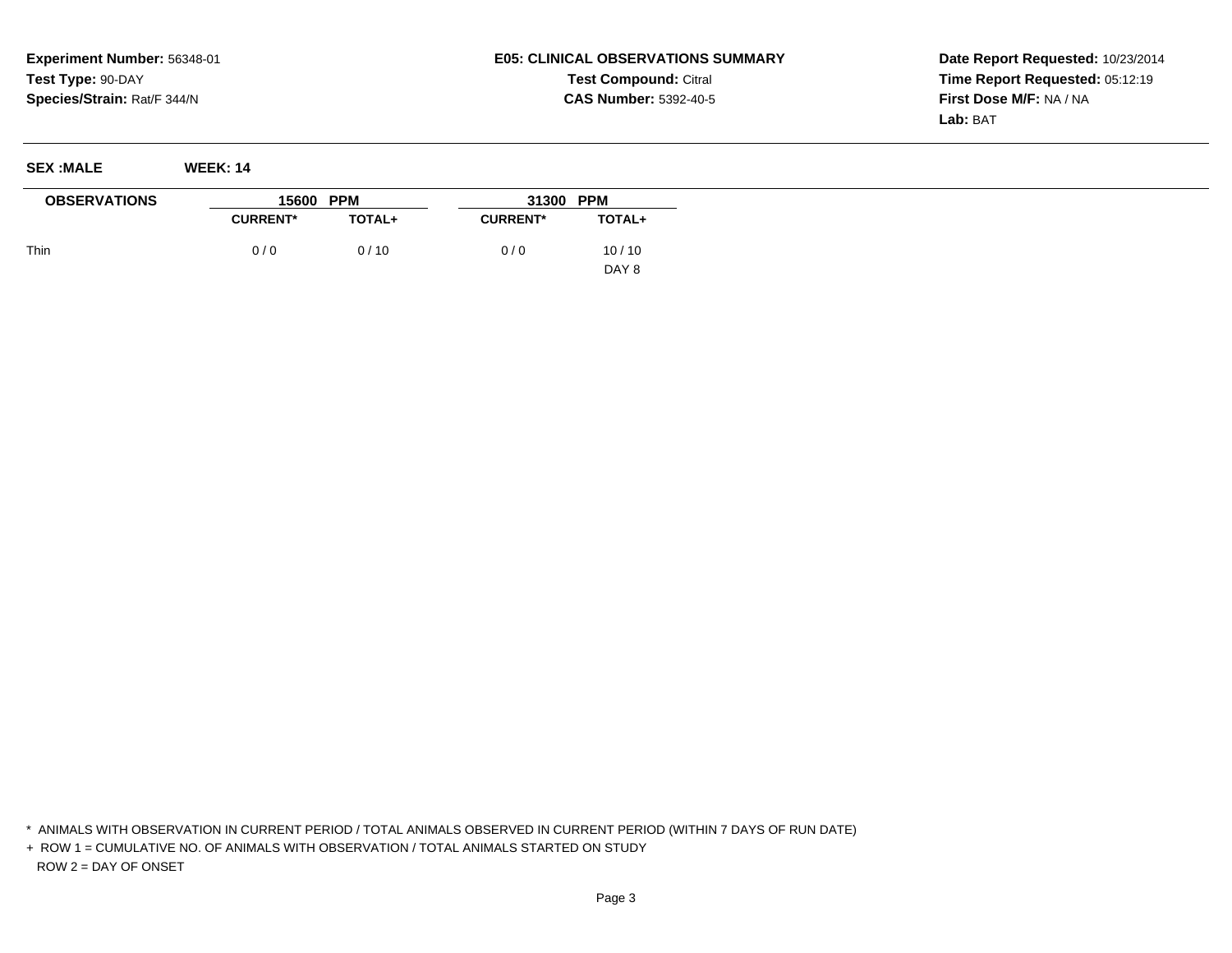**E05: CLINICAL OBSERVATIONS SUMMARYTest Compound:** Citral **CAS Number:** 5392-40-5

\*\*\*END OF MALE DATA\*\*\*

**Date Report Requested:** 10/23/2014**Time Report Requested:** 05:12:19**First Dose M/F:** NA / NA**Lab:** BAT

\* ANIMALS WITH OBSERVATION IN CURRENT PERIOD / TOTAL ANIMALS OBSERVED IN CURRENT PERIOD (WITHIN 7 DAYS OF RUN DATE)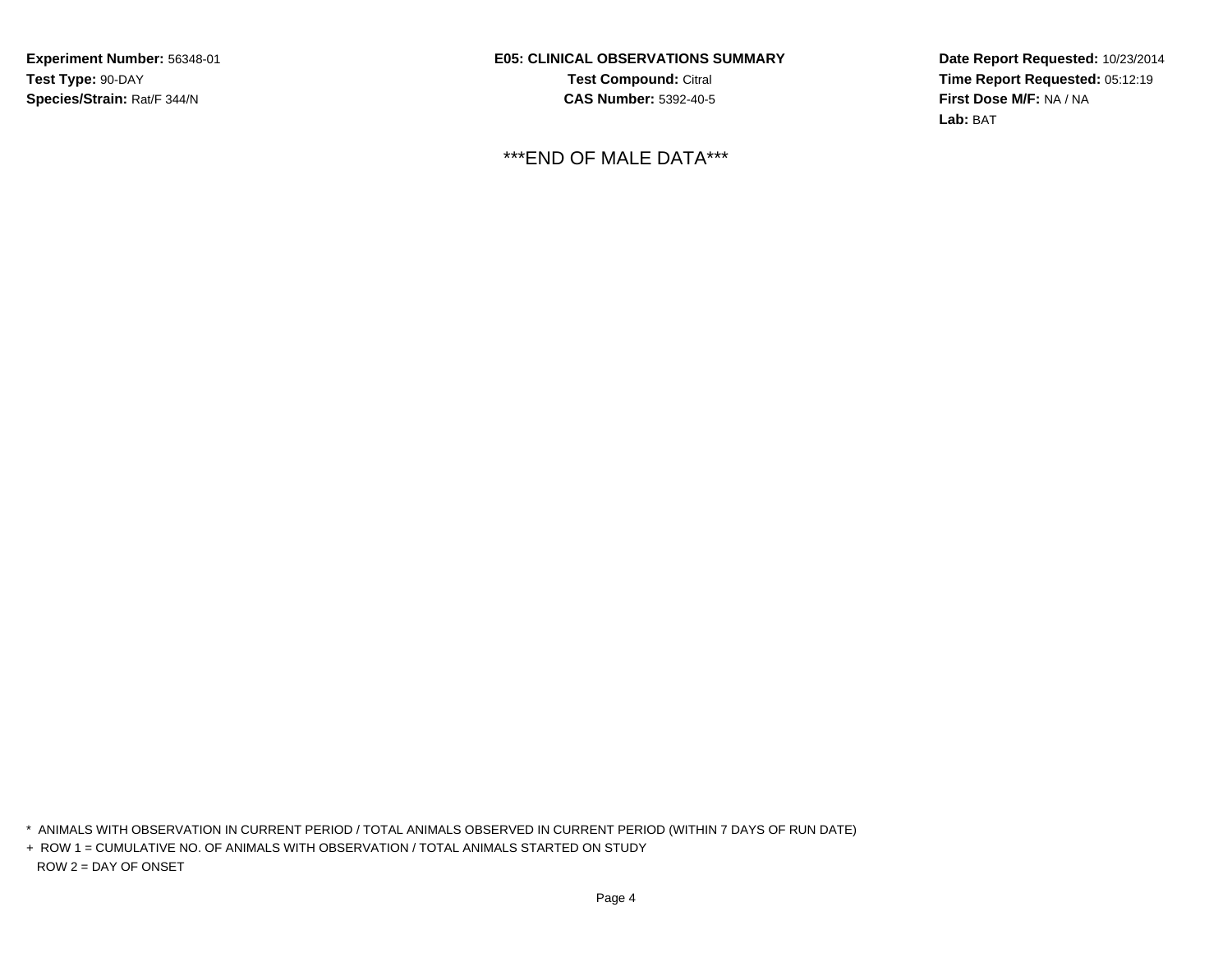**SEX :FEMALE WEEK: 14**

### **E05: CLINICAL OBSERVATIONS SUMMARYTest Compound:** Citral **CAS Number:** 5392-40-5

**Date Report Requested:** 10/23/2014**Time Report Requested:** 05:12:19**First Dose M/F:** NA / NA**Lab:** BAT

| <b>OBSERVATIONS</b> | UNTREAT CONTROL |        | <b>VEHICLE CONTROL</b> |               | 3900 PPM        |                       | 7800 PPM        |        |
|---------------------|-----------------|--------|------------------------|---------------|-----------------|-----------------------|-----------------|--------|
|                     | <b>CURRENT*</b> | TOTAL+ | <b>CURRENT*</b>        | <b>TOTAL+</b> | <b>CURRENT*</b> | TOTAL+                | <b>CURRENT*</b> | TOTAL+ |
| Nasal/Eye Discharge | 0/0             | 0/10   | 0/0                    | 0/10          | 0/0             | 1/10<br><b>DAY 64</b> | 0/0             | 0/10   |
| Thin                | 0/0             | 0/10   | 0/0                    | 0/10          | 0/0             | 0/10                  | 0/0             | 0/10   |

\* ANIMALS WITH OBSERVATION IN CURRENT PERIOD / TOTAL ANIMALS OBSERVED IN CURRENT PERIOD (WITHIN 7 DAYS OF RUN DATE)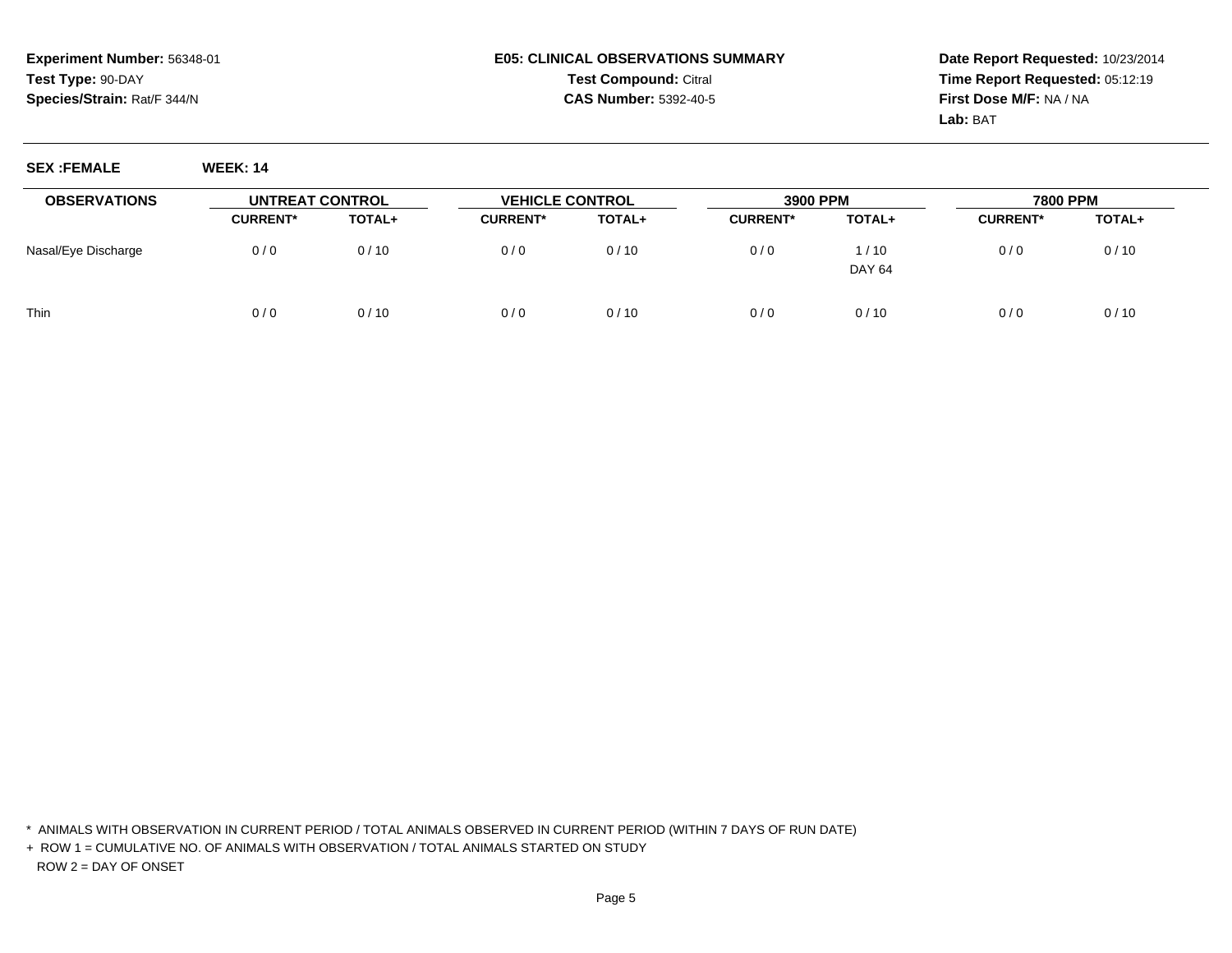# **E05: CLINICAL OBSERVATIONS SUMMARYTest Compound:** Citral **CAS Number:** 5392-40-5

**Date Report Requested:** 10/23/2014**Time Report Requested:** 05:12:19**First Dose M/F:** NA / NA**Lab:** BAT

**SEX :FEMALE WEEK: 14**

| <b>OBSERVATIONS</b> | 15600           | <b>PPM</b> | 31300 PPM       |                |  |
|---------------------|-----------------|------------|-----------------|----------------|--|
|                     | <b>CURRENT*</b> | TOTAL+     | <b>CURRENT*</b> | TOTAL+         |  |
| Nasal/Eye Discharge | 0/0             | 0/10       | 0/0             | 0/10           |  |
| Thin                | 0/0             | 0/10       | 0/0             | 10/10<br>DAY 8 |  |

\* ANIMALS WITH OBSERVATION IN CURRENT PERIOD / TOTAL ANIMALS OBSERVED IN CURRENT PERIOD (WITHIN 7 DAYS OF RUN DATE)